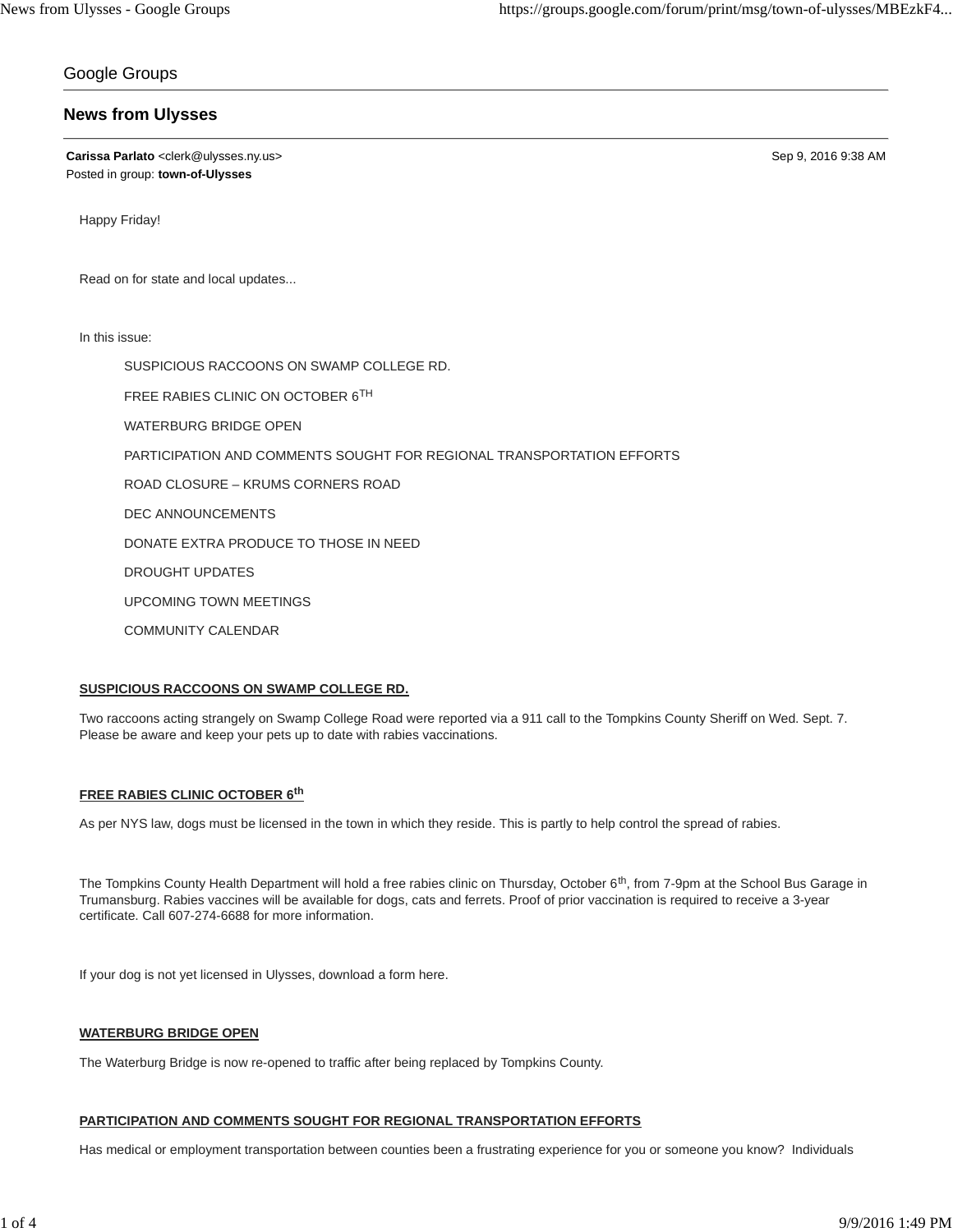and organizations in the Finger Lakes, Southern Tier, and Central NY are working to design solutions to cross county transportation barriers. If you or your agency is interested in participating we want to hear from you.

Residents and interested agencies are invited to participate in developing better regional transportation networks. Please take a few moments to complete the following survey to indicate your level of interest: https://www.surveymonkey.com/r/DPL357W .

For more information please visit www.movetogetherny.org or contact Megan Pulver, Regional Transportation Educator at Way2Go Tompkins County: 607-272-2292, msp94@cornell.edu or Schuyler County Mobility Manager, Amber Simmons at Transportation Link-Line: 607-535-3555, asimmons@arcofschuyler.org before September 30th.

"Creating connections between transportation systems that cross county lines is the goal of the regional transportation project," Simmons said. "We also hope to expand and improve choices for riders who need to get to medical appointments and work. We need public and agency involvement to know what the issues are and if there are designs we are overlooking."

This regional transportation project has been initiated with funding through the NYS Department of Transportation, Federal Transit Administration and is supported by many area transportation providers, local agencies, and human service organizations interested in make traveling between counties easier for everyone.

#### **ROAD CLOSURE – KRUMS CORNERS ROAD**

The Tompkins County Highway Division has closed Krums Corners Road between NYS Route 96 and Iradell Road until approximately 4:30pm on Thursday, September 29<sup>th</sup> for a road-crossing pipe replacement. Please contact the Highway Division at (607) 274-0300 with questions or concerns.

## **NY DEC (DEPARTMENT OF ENVIRONMENTAL CONSERVATION) ANNOUNCEMENTS:**

#### **Proposed changes to freshwater sportfishing regulations**

The DEC modifies freshwater sportfishing regulations every two years as part of their commitment to enhance fishing opportunities and protect the State's freshwater resources.

There are several proposed changes that affect local waterbodies, including Cayuga Lake. View the proposed changes at https://content.govdelivery.com/accounts/NYSDEC/bulletins/15f413d .

Public Comments on the proposals will be accepted through October 7, 2016. The regulations will be effective April 2017.

#### **Find recreational opportunities on state lands**

The DEC has an online State Lands Interactive Mapper (SLIM) which can be used to find fishing sites, trails and more on land owned by the state. Check it out at http://www.dec.ny.gov/outdoor/45415.html.

#### **2016-17 hunting licenses and deer management permits (DMPs):**

Hunting licenses and DMPs for the 2016-17 season are available for purchase in the Ulysses clerk's office. Hunting and trapping licenses are valid for one year beginning September 1, 2016.

DMPs are available in the Ulysses clerk's office through 4pm on Friday, Sept. 30. Other outlets like Dick's and Walmart may have them through Saturday, October 1, 2016. The permits are used to ensure proper management of the deer herd and are issued through a random selection process at the point of sale. Customers who are selected will receive their permits immediately. The chances of obtaining DMPs remain the same throughout the application period. More information is available by calling 1-866-472-4332 or visiting the website at http://www.dec.ny.gov/outdoor/6403.html.

The new Hunting & Trapping Regulations guide, which provides an easy to read compendium of all pertinent rules and regulations, is available on the DEC Hunting Regulations webpage along with a list of license-issuing agents.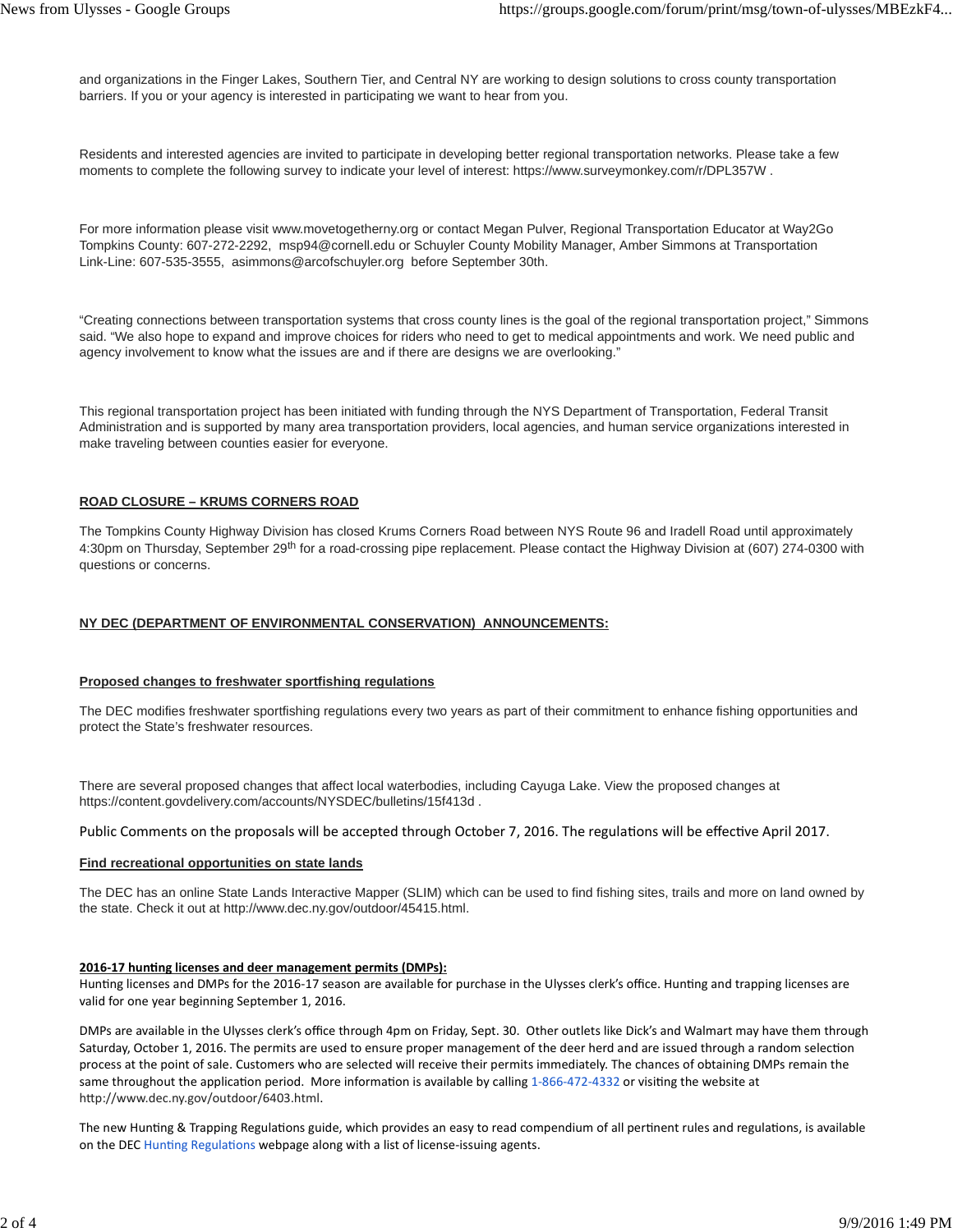## **The Venison Donation program**

Anyone - not just hunters and anglers - can help feed the hungry by making a monetary contribution to the Venison Donation Program at any license issuing outlet. Individuals should inform the license sales agent if they are interested in making a donation of \$1 or more to support the program. Since 1999, these funds have been used by the Venison Donation Coalition for the processing of more than 330 tons of highly nutritious venison, the equivalent of 2.8 million meals served. For more information about the Venison Donation Coalition program, visit DEC's website.

### **DONATE EXTRA PRODUCE:**

A local resident has agreed to serve as a local food hub. She will collect and donate local produce to needy families. If you have extra produce (fruit, vegetables and eggs) from your garden or CSA share, please drop it off in the cooler at 94 W. Main Street on Mondays, from 9am-8pm from July 1-October 1st. Visit http://friendshipdonations.org/hubs/ for more information.

## **DROUGHT UPDATES**

Visit the links below for NY drought updates:

http://www.dec.ny.gov/lands/5017.html

http://droughtmonitor.unl.edu/Home/StateDroughtMonitor.aspx?NY

Visit DEC's Saving Water Makes Good Sense webpage for conservation tips that homeowners can take to voluntarily reduce their water usage.

## **UPCOMING TOWN MEETINGS: (All are open to the public and meet at the Town Hall)**

Board meetings are open to the public. For agendas and other meeting information, click on the event on the calendar here: http://ulysses.ny.us/calendar/?category=Government

- Town Board- Tues. 9/13 at 7pm
- Planning Board-Tues. 9/20 at 7pm (tentative)
- Board of Zoning Appeals- Wed. 9/21 at 7pm (tentative)
- EMS/Fire Budget- Wed. 9/21 at 7pm (at the Fire hall)

## **CHECK OUT OUR COMMUNITY CALENDAR**

Check our community calendar often at http://www.ulysses.ny.us/calendar/ to stay up to date. You can also submit your own events.

-------------------------------------------------------------------------------------------------------------------------------

Forward this message to anyone else that you think would be interested. We'd love to connect with more residents. To send questions or comments, or be removed from this list, please e-mail clerk@ulysses.ny.us

--

**Best** Carissa Parlato Ulysses Town Clerk Office hours: 8am-4pm, M-F (After hours by appt.) 10 Elm St. Trumansburg NY 14886 P. (607)387-5767, ext. 221 F. (607)387-5843